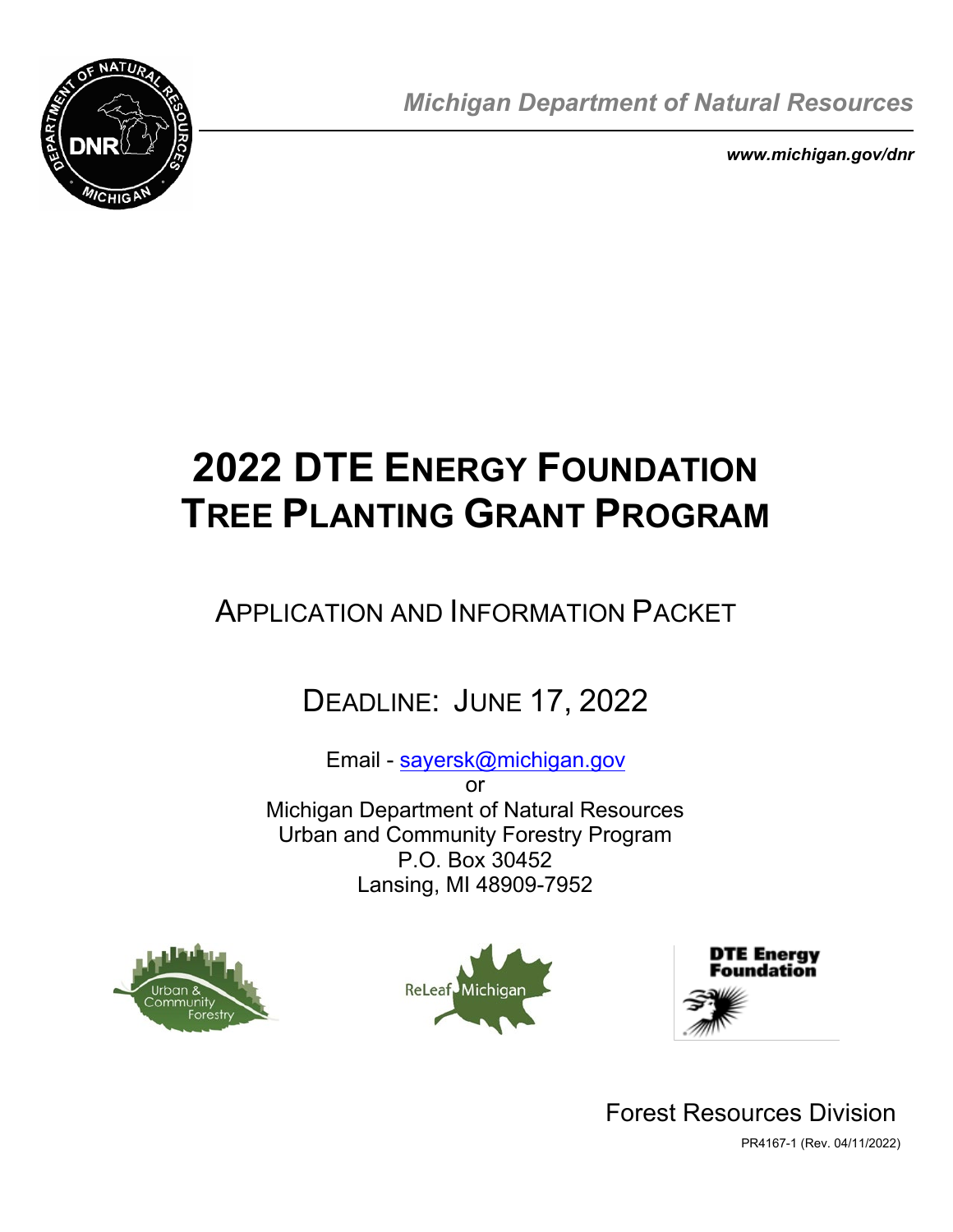## **TABLE OF CONTENTS**

| Urban and Community Forestry Program DTE Energy Foundation Tree Planting Program Grant Application  7 |  |
|-------------------------------------------------------------------------------------------------------|--|
|                                                                                                       |  |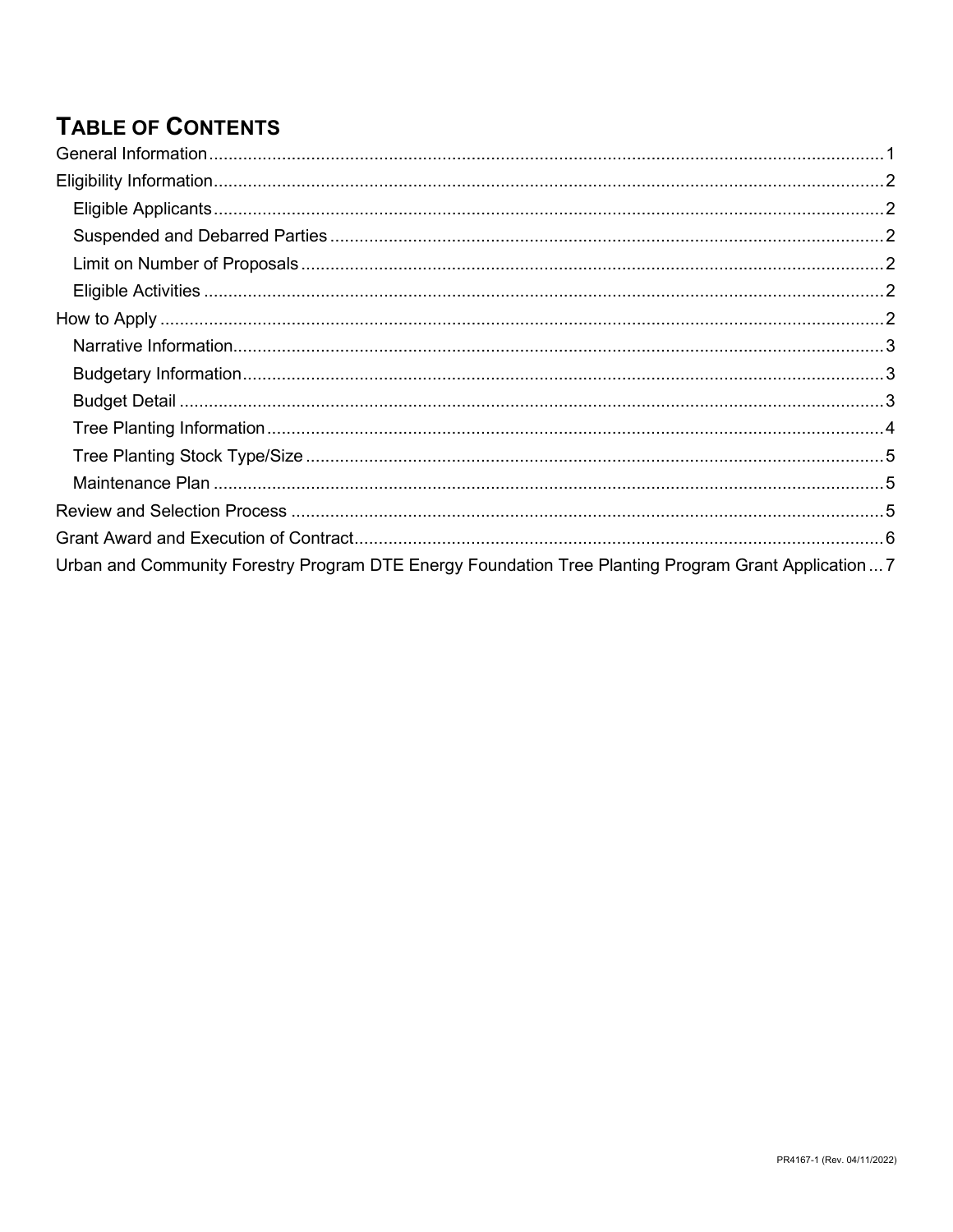## <span id="page-2-0"></span>**GENERAL INFORMATION**

The DTE Energy Foundation, in cooperation with the Michigan Department of Natural Resources (DNR), Urban and Community Forestry (UCF) Program and ReLeaf Michigan have partnered on tree planting projects around the state. This grant program was initiated in 1996 as part of DTE Energy's participation in the U.S. Department of Energy's voluntary reporting of greenhouse gas reduction efforts (Energy Policy Act, 1992, rev. 2005). Funding is provided annually from the DTE Energy Foundation and is jointly administered by the nonprofit organization ReLeaf Michigan the DNR's UCF program.

Competitive, cost-share (1:1), reimbursement grants for **tree planting** projects are available to municipalities, schools, non-profit organizations [501(c)(3)] and tribal governments located within DTE Energy's service area.

A total of up to \$100,000 is available for the 2022 program. A maximum of \$4,000 will be awarded to individual projects. Projects must be completed by **May 31, 2023.** 

 Trees provide numerous human, societal and environmental benefits and help improve the quality of life in communities where people live. A key environmental and climate change benefit they provide is carbon capture and storage. They take in carbon dioxide (CO2) from the atmosphere and release oxygen (O2) through the process of photosynthesis. The carbon is then stored ("sequestered") in their roots, trunks, stems and leaves while they grow, and in wood products after they are harvested. Healthy, vigorous trees provide the greatest benefits, including more efficient removal of CO2 from the atmosphere than trees that are stressed and growing poorly. An average 2-inch caliper maple tree will reduce atmospheric carbon by 24 pounds in the first year. (*Source:* [www.treebenefits.com\)](http://www.treebenefits.com/) 

The primary purposes of this program are to:

- promote awareness about the [benefits](https://www.treesaregood.org/treeowner/benefitsoftrees) of trees,
- provide education and assistance for proper tree [planting,](https://www.treesaregood.org/treeowner/plantingatree) utility [awareness](https://newlook.dteenergy.com/wps/wcm/connect/dte-web/home/service-request/common/system-improvements/tree-trimming%20/?utm_source=vanity%20url&utm_medium=universal&utm_campaign=treemaintenance) and tree [care](https://www.fs.usda.gov/Internet/FSE_DOCUMENTS/stelprdb5368392.pdf),
- increase the number and diversity of trees planted in communities within DTE Energy's [service area](https://www.newlook.dteenergy.com/wps/wcm/connect/dte-web/home/service-request/residential/moving/service-map), and
- help build community sustainability and resilience to climate change
- promote community tree [equity](https://www.americanforests.org/our-programs/tree-equity/) and [environmental](https://www.epa.gov/environmentaljustice) justice efforts to ensure equal access and benefits

#### **This is a reimbursement grant program: Grant monies awarded under this program will be paid only upon evidence of completion of approved projects.**

For additional information, visit the DNR's UCF website at www.michigan[.gov/ucf,](http://www.michigan.gov/ucf) or contact:

#### **DTE ENERGY FOUNDATION TREE PLANTNG GRANT PROGRAM MICHIGAN DEPARTMENT OF NATURAL RESOURCES PO BOX 30452 LANSING MI 48909-7952 (517) 284-5898**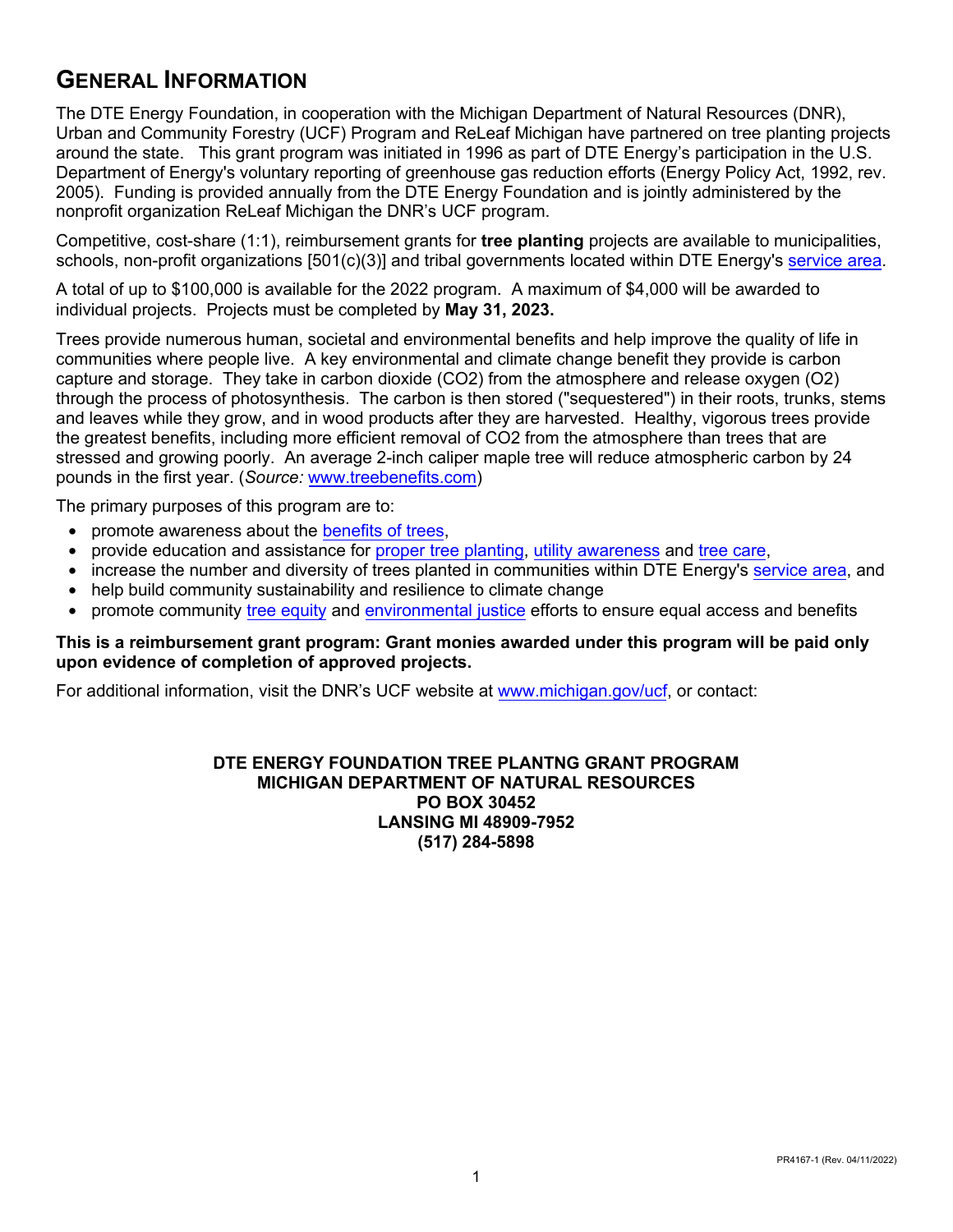## <span id="page-3-0"></span>**ELIGIBILITY INFORMATION**

NOTE - Eligible applicants and tree planting sites must be within the service territory of DTE Energy Electric or Gas. For assistance in determining eligibility, please review: DTE Energy [Service Area Map](https://www.newlook.dteenergy.com/wps/wcm/connect/dte-web/home/service-request/residential/moving/service-map) or contact Jennifer Lawson (DTE Energy) at (313) 235-8551.

#### <span id="page-3-1"></span>**ELIGIBLE APPLICANTS**

Local units of government (e.g. city, village, township, county), public education institutions, tribal governments, and nonprofit organizations\* ([501(c)(3)]).

Preference will be given to applications from entities who have NOT received a DTE Energy Foundation Tree Planting grant within the last year



#### **Individuals and private businesses are not eligible to apply but may partner with an eligible organization on a proposal.**

**\*Nonprofit Information:** Nonprofit organizations submitting applications must also:

- 1. Provide a copy of the IRS's letter of determination indicating non-profit status.
- 2. Provide documented permission from the landowning authority (e.g. city manager etc.) where the project will be performed, if it is not your own. Lands owned by non-profit organizations and tribal lands are eligible for use, but applicants must submit a letter from the organization or tribe ensuring that the lands are open to the public for educational purposes.

#### <span id="page-3-2"></span>**SUSPENDED AND DEBARRED PARTIES**

**\*Sec. 3016.35 Subawards to debarred and suspended parties.** Grantees and subgrantees must not make any award or permit any award (subgrant or contract) as any tier to any party which is debarred or suspended or is otherwise excluded from or ineligible for participation in Federal assistance programs under Executive Order 12549, "Debarment and Suspension." Searchable list:<https://www.sam.gov/SAM>

#### <span id="page-3-3"></span>**LIMIT ON NUMBER OF PROPOSALS**

Limit of one (1) application per organization per year.

#### <span id="page-3-4"></span>**ELIGIBLE ACTIVITIES**

Tree planting is the only eligible activity under this grant program. All trees must be planted on public property or property open to the public.

Tree Planting – Includes the following activities only: Tree planting projects on public property such as parks, rights-of-way, city streets, arboretum/botanical gardens, schools, and neighborhood common spaces.

Reimbursement will only be made towards tree purchases.

Planting and site preparation costs are not covered but may be used towards the 1:1 match requirement. See details below for reimbursement rates. (*Maximum grant request: \$4,000*).

#### **STOP** Maintenance projects (e.g., tree trimming, removal, or establishment of tree nurseries etc.) are **not eligible.**

## <span id="page-3-5"></span>**HOW TO APPLY**

Via Mail: Submit two (2) copies (one original and one copy) by the deadline listed. Late applications will not be accepted. Application materials are available on the DNR's website at [www.mi.gov/ucf](http://www.mi.gov/ucf).

Via Email: Submit one electronic copy (.pdf format) to [sayersk@michigan.gov](mailto:sayersk@michigan.gov) **Subject:** DTE Tree Grant

Applications should contain detailed information for the review committee to consider when rating your proposal. Items to include (as applicable):

- 1. Project Narrative
- 2. Budget PR4167-1 (Rev. 04/11/2022)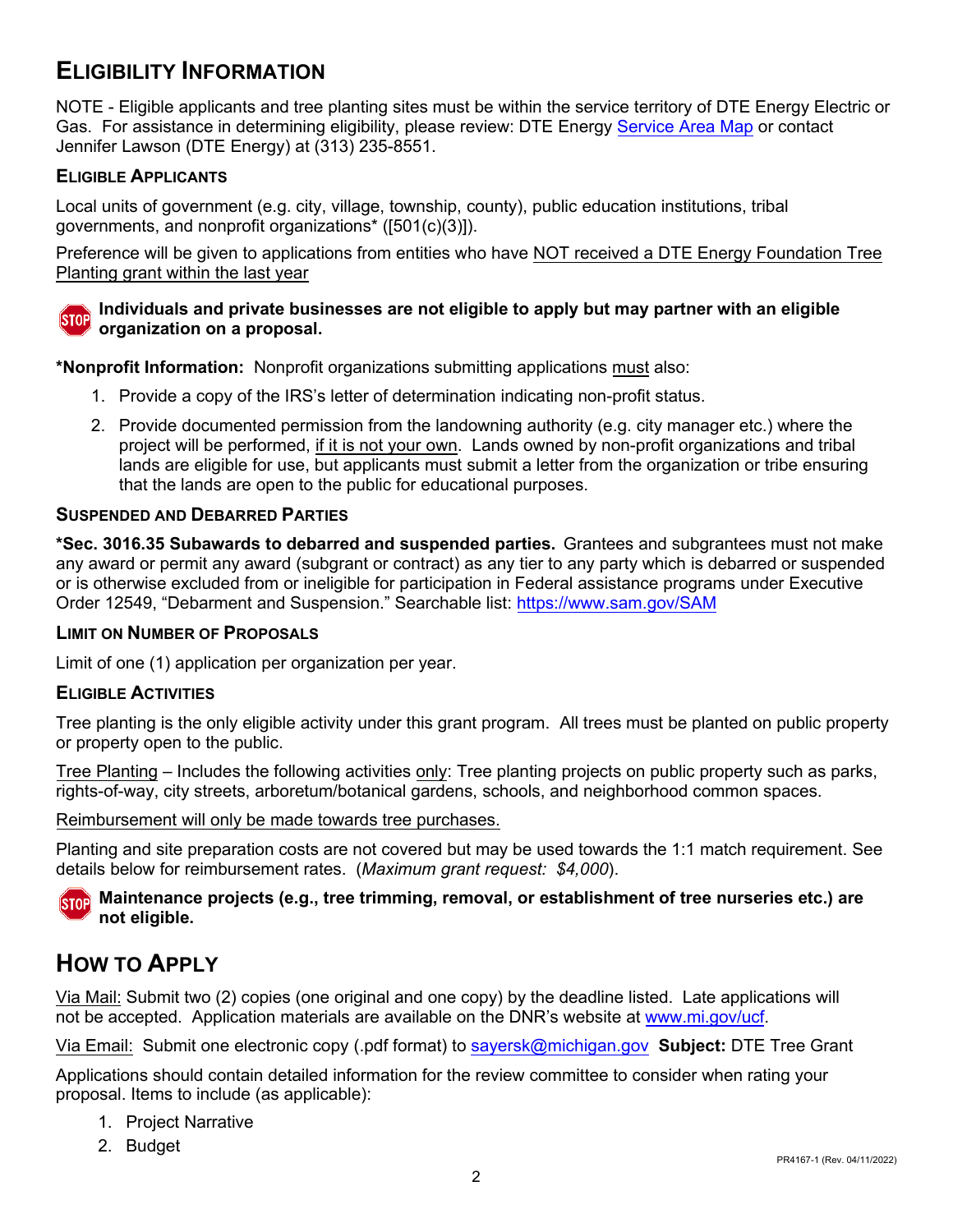- 3. Tree Planting Information
- 4. Attachments (e.g. site map, IRS determination, etc.)

#### <span id="page-4-0"></span>**NARRATIVE INFORMATION**

Include statement of project purpose/need, goals, deliverables, anticipated results, and people involved and responsible for the project implementation.

#### <span id="page-4-1"></span>**BUDGET INFORMATION**

 Applications must include the total project cost, grant amount request (no more than 50% of the total project costs), and the amount and type of matching funds (cash, in-kind contributions). Federal monies may not be used as matching funds. In-kind contributions such as in-house or volunteer labor costs, equipment usage, donation of goods, services, etc. should be identified and documented in writing.

Volunteer labor should be valued as follows: Adults - \$**26.00/hr**; Youths (up to age 16) - \$**13.00/hr**. Professional or technical services contributed by persons, or businesses may be valued at commercial/ professional rates that are reasonable and customary but must be documented in writing by the provider.

All matching funds must be directly related to the proposed project and have been incurred within the grant period. Some acceptable sources of match include:

- salaries/wages and fringes
- contractor/consulting fees
- equipment *(purchase, rental or in-kind use)*
- supplies *(i.e., trees, mulch, stakes, soil, etc.)*
- travel (*current federal rate of \$.58.5/mile*)
- shipping/delivery costs
- donations

The project budget breakdown should include the following information in a similar format: *Example:* 

Project Title: Pine Tree Park Tree Planting Total Project Cost: \$9,765 Requested grant funds: \$4,000 Anticipated matching funds: \$5,765

|                          | <b>Grant Funds</b> | <b>Local Match</b> |
|--------------------------|--------------------|--------------------|
| <b>Personnel/fringes</b> |                    | \$750              |
| <b>Trees</b>             | \$4,000            | \$4,375            |
| <b>Supplies</b>          |                    | \$250              |
| <b>Volunteer</b>         |                    | \$390              |

#### <span id="page-4-2"></span>**BUDGET DETAIL**

Personnel – 30 [hrs.@\\$25/hr;](mailto:hrs.@$25/hr) Trees- 25, BB trees @\$335 ea. (DTE @ \$160, City @ \$175); Supplies – shovels, mulch, stakes etc. Volunteer - 10 adult hrs @ \$26.00/hr, 10 youth hrs @ \$13.00/hr

Applicant must provide (when requested) project reports. Project records must be available for audits and site visits for up to 3 years. Applicants must comply with all applicable state and federal requirements and regulations.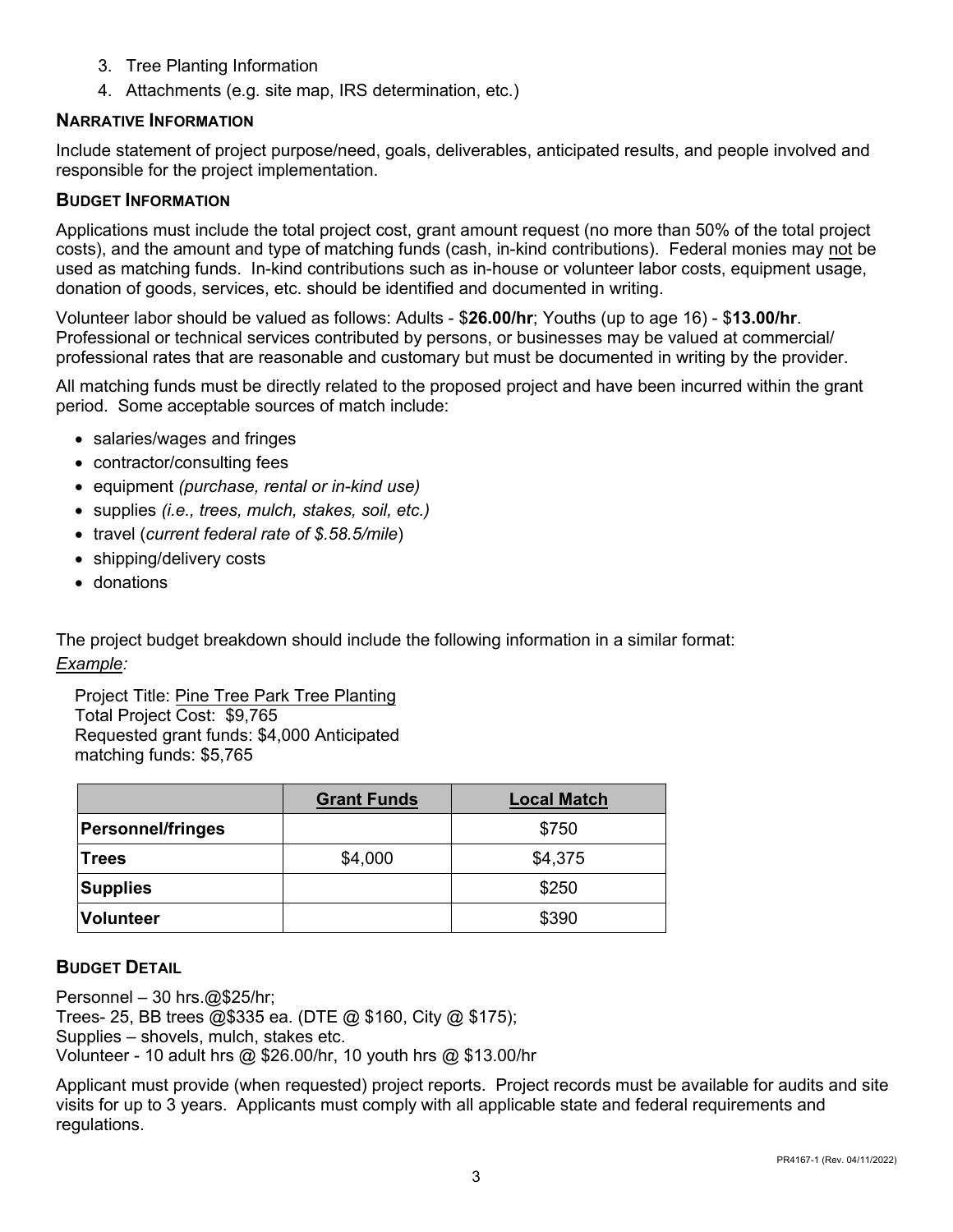#### <span id="page-5-0"></span>**TREE PLANTING INFORMATION**

This section should describe the procedures for planting trees on the project. It should be based on an overall vision of sustaining and enhancing the community as a livable place with an extensive and equitably distributed urban forest that provides myriad human, societal and environmental benefits.

Please include the following information:

- 1. total number of trees to be planted
- 2. size (caliper in inches)
- 3. [planting stock type](https://www.arborday.org/trees/planting/) (i.e., balled & burlap, container, bare root)
- 4. species and quantities
- 5. location of tree planting (general site map)
- 6. [tree planting diagram](https://wwv.isa-arbor.com/education/onlineresources/cadplanningspecifications)
- 7. consideration of any utility issues

#### **Important goals for tree planting projects should include**

- 1. species diversity
- 2. utilit[y awareness](https://newlook.dteenergy.com/wps/wcm/connect/dte-web/home/service-request/common/system-improvements/tree-trimming%20/?utm_source=vanity%20url&utm_medium=universal&utm_campaign=treemaintenance)
- 3. [proper planting technique](https://www.treesaregood.org/treeowner/plantingatree)
- 4. [commitment to tree maintenance, and care](https://www.fs.usda.gov/naspf/publications/tree-owners-manual-national-edition)
- 5. enhancing community canopy cover, including [tree equity](https://treeequityscore.org/map/#6.41/43.367/-84.358) and [environmental justice](https://www.michigan.gov/environmentaljustice/0,9615,7-400-104480---,00.html)

Tree planting diversity guidelines recommend no more than 20% of plantings to be from the same genus of trees (e.g. maple, oak, birch etc.). The table below provides the minimum number of genus suggested for a given project size:

| <b>Total # of Trees in Planting</b> | <b>Minimum # of Genus</b> |
|-------------------------------------|---------------------------|
| $1 - 8$                             | 1                         |
| $9 - 15$                            | 2                         |
| 16-30                               | 3                         |
| $31 - 40$                           | 4                         |
| 41-50                               | 5                         |
| 51-100                              | 6                         |
| 101-200                             | 10                        |

Native trees are encouraged whenever possible.



 **pear** (*Pyrus spp* - all varieties and cultivars). The following tree species are NOT eligible for reimbursement through this grant program: **Norway maple** (*Acer platanoides* - all varieties and cultivars), **blue spruce** (*Picea pungens)*, and **flowering** 

All planting stock, tree planting and maintenance standards as set forth by the American National Standards Institute (ANSI). Base standards are:

- 1. [Nursery Stock](https://cdn.ymaws.com/americanhort.site-ym.com/resource/collection/38ED7535-9C88-45E5-AF44-01C26838AD0C/ANSI_Nursery_Stock_Standards_AmericanHort_2014.pdf) (ANSI Z60.1-2014);
- 2. *Tree Care Operations: Tree, Shrub, and Other Woody Plant Maintenance—Standard Practices* (ANSI A300-1995);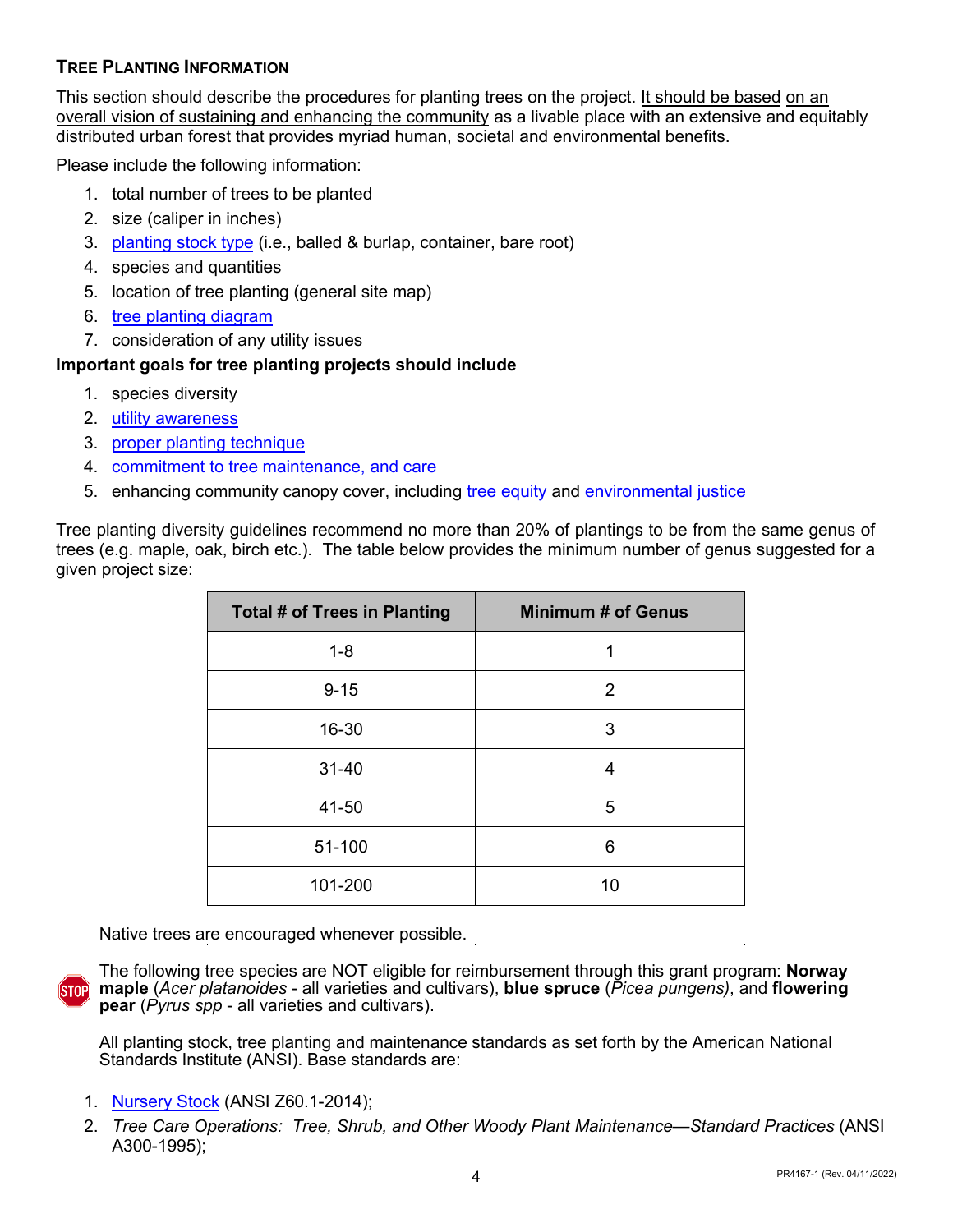3. *Tree Care Operations: Pruning, Trimming, Repairing, Maintaining, and Removing Trees, and Cutting Brush-Safety Requirements* (ANSI Z133.1-1994).

Examples and instructions based on these standards may be found in:

- [How to Prune Trees,](https://www.fs.usda.gov/naspf/publications/how-prune-trees-na-fr-01-95) USDA Forest Service, Northeastern Area, State and Private Forestry (NA-FR-01-95)
- [Tree Planting Diagram](https://wwv.isa-arbor.com/education/onlineresources/cadplanningspecifications)
- **[Tree Planting Hardiness Zones](https://planthardiness.ars.usda.gov/PHZMWeb/)**

#### <span id="page-6-0"></span>**TREE PLANTING STOCK TYPE/SIZE**

Planting stock selection should be determined based on species, planting location, soils, etc. Trees will be reimbursed up to the listed amount depending on tree size and actual cost. *No tree shall be reimbursed more than \$160*.

Balled and Burlap: Approx. 1 ½ - 3+ inch diameter, 10-15 feet height. Soil ball diameter 20-27 inches. Tree diameter is measured at 6 inches above ground. *Maximum reimbursement: \$160 per tree.* 

Bare Root: Approx. 1-1¾ inch caliper, 6-10 feet height. Tree caliper is measured at 6 inches above ground. *Maximum reimbursement: \$45 per tree.* 

Containerized/Potted (Sm.-Med.): Container size class less than #10 with depth 8-14 inches and top diameter 9 -11.5 inches. Trees typically 1-6' tall. *Maximum reimbursement: \$45 per tree.* 

Containerized/Potted (Lg.): Container size class equal or greater than #10 with depth 12-17 inches and top diameter 14.5 and 28.5 inches. Trees typically 6-10' tall. *Maximum reimbursement: \$85 per tree.* 

Seedlings: Approx. 8-10 inch in height. Roots should be numerous and fibrous. *Maximum reimbursement: \$45 per 100 seedlings*.

Planting stock must be obtained from a nursery grower/dealer certified by the originating state's department of agriculture. Nursery stock obtained from local municipal or other nurseries must meet appropriate standards (*Michigan Insect Pest and Plant Disease Act, Public Act 189, 1931*).

#### <span id="page-6-1"></span>**MAINTENANCE PLAN**

All tree planting projects must include a 3-year maintenance plan. This maintenance plan should address watering, pruning, damage control/management and other routine and corrective actions. The Michigan DNR's *Tree Maintenance Guidelines* (IC 4108-1) may be used as a guideline and is available on-line at: w[ww.michigan.gov/documents/TreeMaintenanceGuidelineIC4108-1\\_163798\\_7.pdf](http://www.michigan.gov/documents/TreeMaintenanceGuidelineIC4108-1_163798_7.pdf) 

## <span id="page-6-2"></span>**REVIEW AND SELECTION PROCESS**

Submitted proposals will be reviewed by a committee of DNR, ReLeaf Michigan and DTE Energy staff. Reviewers will make a recommendation to support or decline each proposal.

Applications will be rated based on the following criteria:

- applicant/project eligibility
- project/program goals and described need
- project quality
- budget accuracy
- past performance (if applicable)
- Geographic location of applicant and/or project

Project/program goals include responsiveness to stated Grant Program objectives (see page 1).

Project quality includes completeness of application, project outcomes, short and long-term impacts, cost effectiveness, and proposed methods for continuation or maintenance of project beyond the grant period.

Budget accuracy will consider eligibility of requested funds, adequate match and source, and correct use of listed reimbursement rates for tree purchases.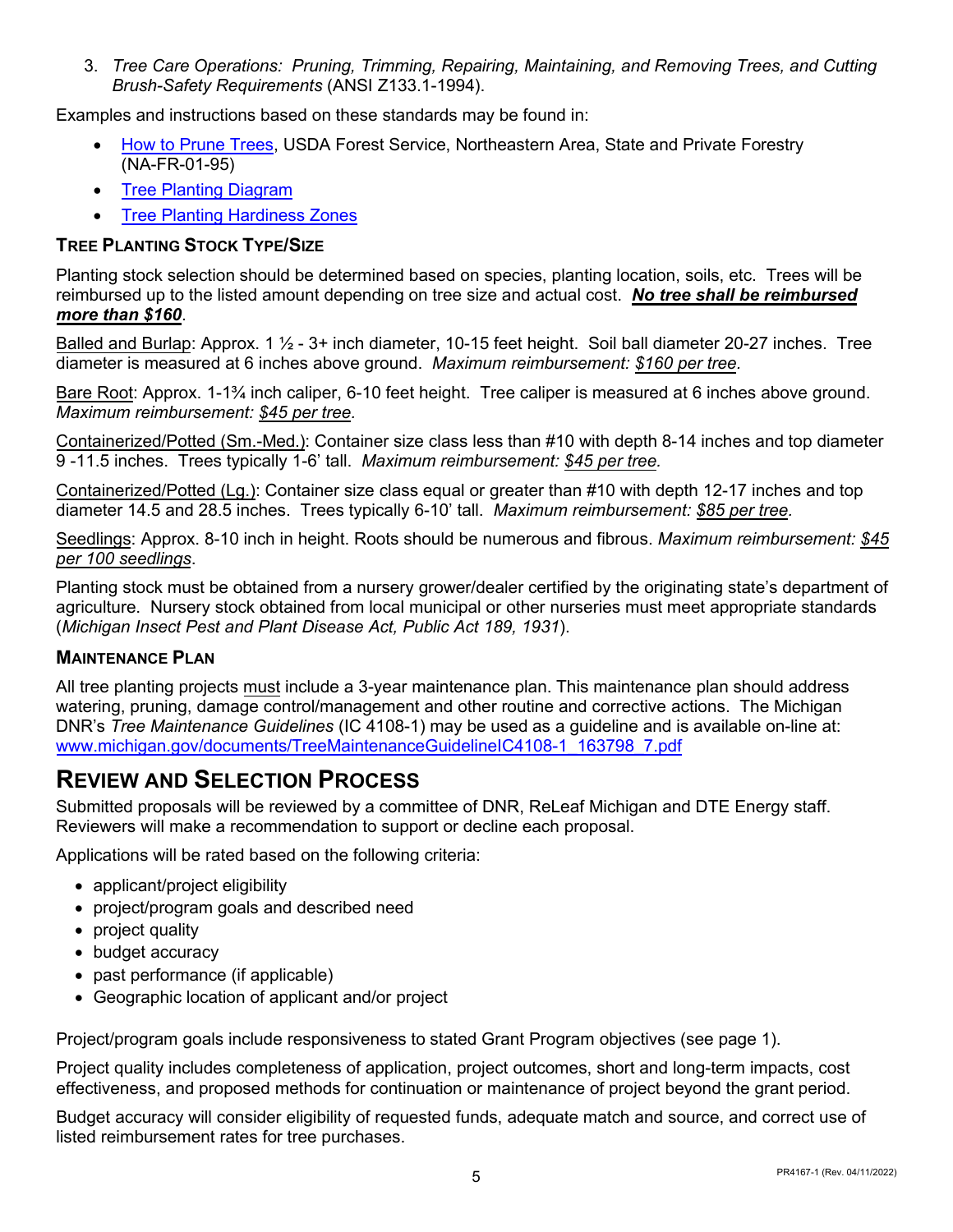**\*NOTE –** Additional consideration may be given for:

- 1st time applicants
- Projects involving volunteers and/or DTE Energy staff in their tree planting activities
- Applicants who have not received a grant through this program within the last year
- Proposals that demonstrate awareness of community tree equity and environmental justice needs
- Proposals that demonstrate linkage to local tree planting, urban forest, climate or sustainability plans
- <span id="page-7-0"></span>• Proposals that indicate plans or willingness to promote events and results by engaging local media (e.g. radio, print, television) and/or social media (e.g. Facebook, Twitter, etc.) resources.

## **GRANT AWARD AND EXECUTION OF CONTRACT**

Following the review and award recommendation, each applicant will be notified of their status (award and allocation, or no award).

Every effort is made to review/notify applicants as soon as possible. However, official notifications typically are not made for 1-2 months after the application closing date. For status updates, email [sayersk@michigan.gov](mailto:SayersK@Michigan.gov)

Projects meriting funding, but not at the requested amounts, may be offered reduced awards. Grant recipients will receive grant documents for processing following the initial notification. In addition, grant recipients may be required to meet with DNR or ReLeaf Michigan staff prior to starting projects to review planed activities.

#### **Grantees who would like technical assistance in implementing their project are encouraged to contact ReLeaf Michigan to coordinate their needs. Please contact info@releafmichigan.org or 800.642.7353.**

Recipients must comply with all applicable state and federal regulations and requirements. Grant monies awarded will be paid ONLY upon evidence of completion of project. Project must be completed by **May 31, 2023.** 

Projects receiving funds must acknowledge the support of the DTE Energy Foundation, DNR, and ReLeaf Michigan, in any media communication, postings or publications as appropriate.

DTE Energy Foundation, DNR and ReLeaf Michigan reserve the right to modify the review and selection criteria and to withhold award of available grant monies at any time.

 the U.S. Civil Rights Acts of 1964 as amended, 1976 MI PA 453, 1976 MI PA 220, Title V of the The Michigan Department of Natural Resources (DNR) provides equal opportunities for employment and access to Michigan's natural resources. Both state and federal laws prohibit discrimination on the basis of race, color, national origin, religion, disability, age, sex, height, weight or marital status under Rehabilitation Act of 1973 as amended, and the 1990 Americans with Disabilities Act, as amended.

 If you believe that you have been discriminated against in any program, activity, or facility, or if you desire additional information, please write: Human Resources, Michigan Department of Natural Resources, PO Box 30028, Lansing MI 48909-7528, or Michigan Department of Civil Rights, Cadillac Place, 3054 West Grand Blvd, Suite 3-600, Detroit, MI 48202, or Division of Federal Assistance, U.S. Fish and Wildlife Service, 4401 North Fairfax Drive, Mail Stop MBSP-4020, Arlington, VA 22203

For information or assistance on this publication, contact Forest Resources Division, Michigan Department of Natural Resources, PO Box 30452, Lansing MI 48909-7952, Telephone 517-284-5900.

This publication is available in alternative formats upon request.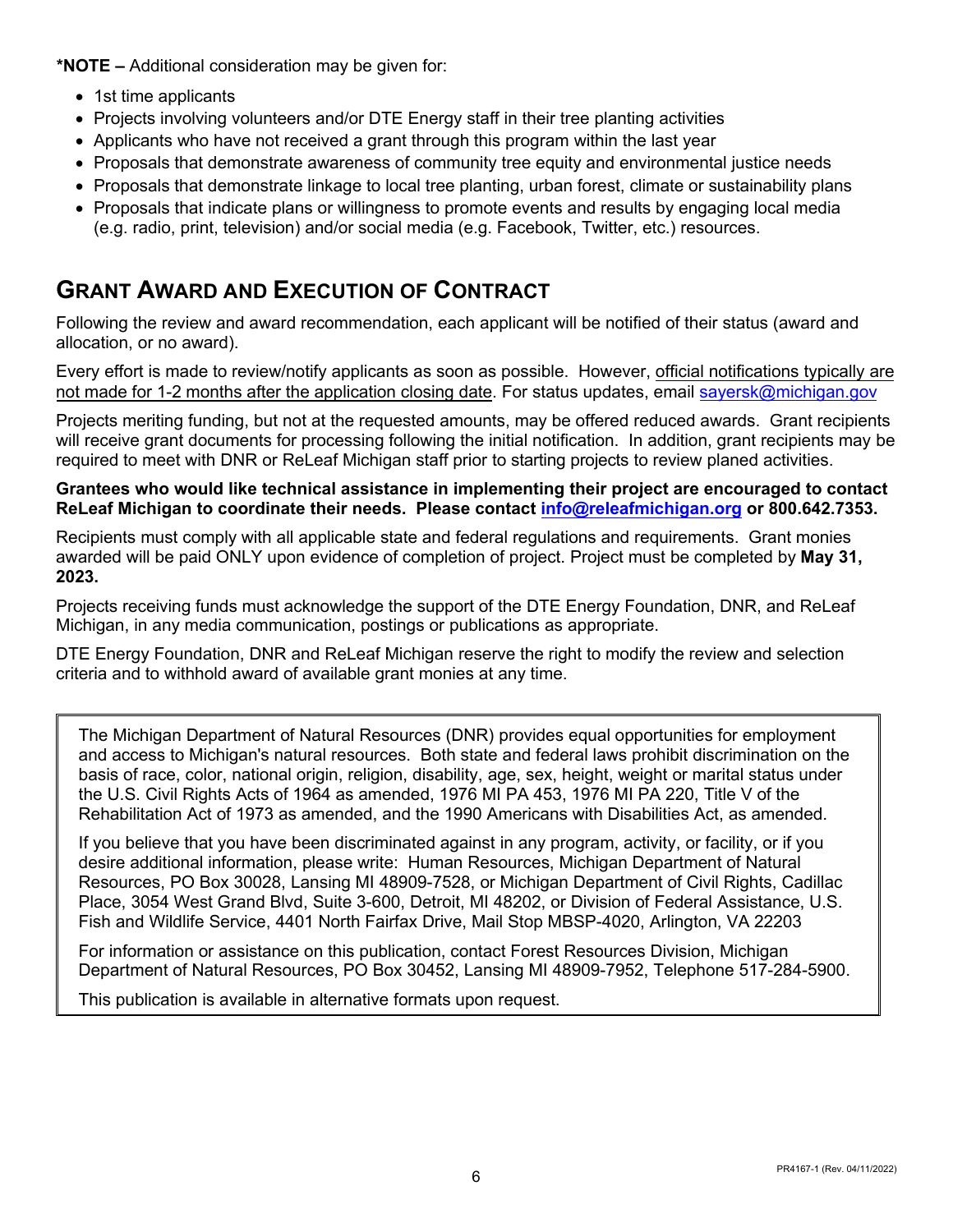

## **URBAN AND COMMUNITY FORESTRY PROGRAM 2022 DTE ENERGY FOUNDATION TREE PLANTING PROGRAM GRANT APPLICATION**



DTE Energy<br>Ecundation

*This information is required by Authority of Part 5, 1994 PA 451, as amended, in order to be considered for a grant.* 

| <b>APPLICANT INFORMATION</b>                                           |                          |                                          |                                                                                                                                             |  |
|------------------------------------------------------------------------|--------------------------|------------------------------------------|---------------------------------------------------------------------------------------------------------------------------------------------|--|
| Applicant Name (community or organi ation)                             |                          | Applicant's Contact Person (First, Last) |                                                                                                                                             |  |
|                                                                        |                          |                                          |                                                                                                                                             |  |
| Address                                                                |                          | E-mail                                   |                                                                                                                                             |  |
| City, State, ZIP                                                       |                          |                                          |                                                                                                                                             |  |
|                                                                        |                          | Telephone                                |                                                                                                                                             |  |
| County                                                                 |                          | SIGMA Vendor Number (if known*)          |                                                                                                                                             |  |
| *Will be required if awarded a grant.                                  |                          |                                          | SIGMA Vendor Self Service (VSS): https://www.michigan.gov/VSSLogin For assistance contact (888) 734-9749 or email SIGMA-Vendor@Michigan.gov |  |
| <b>BUDGET INFORMATION</b>                                              |                          |                                          |                                                                                                                                             |  |
|                                                                        |                          |                                          | U.S. Representative www.house.gov/representatives/find/                                                                                     |  |
| <b>Grant Amount Requested</b>                                          | \$                       |                                          |                                                                                                                                             |  |
| Match Amount                                                           |                          |                                          | MI State Senator www.senate.michigan.gov/fysbyaddress.html                                                                                  |  |
| (1:1 match required)                                                   | \$                       |                                          |                                                                                                                                             |  |
|                                                                        |                          |                                          | MI State Representative http://house.mi.gov/mhrpublic/                                                                                      |  |
| <b>TOTAL  \$</b>                                                       |                          |                                          |                                                                                                                                             |  |
| <b>TYPE OF APPLICANT</b>                                               |                          |                                          |                                                                                                                                             |  |
| <b>Educational Institution</b>                                         | Local Unit of Government |                                          | Nonprofit                                                                                                                                   |  |
| <b>Tribal Government</b>                                               | Other (specify):         |                                          |                                                                                                                                             |  |
| Project is located within service territory of (check all that apply): |                          |                                          | DTE Gas<br><b>DTE Electric</b>                                                                                                              |  |
| Is your community a Tree City USA? □ Yes                               | $\Box$ No<br>Don't Know  |                                          |                                                                                                                                             |  |
| Yes<br>No<br>Unknown<br>$\perp$                                        |                          |                                          | Would you like to request technical assistance from ReLeaf Michigan in helping to coordinate and implement your project?                    |  |
|                                                                        |                          |                                          | <b>APPLICATIONS FOR THE 2022 GRANT PROGRAM MUST BE RECEIVED VIA EMAIL</b><br>(SAYERSK@MICHIGAN.GOV) OR POSTMARKED BY JUNE 17, 2022.         |  |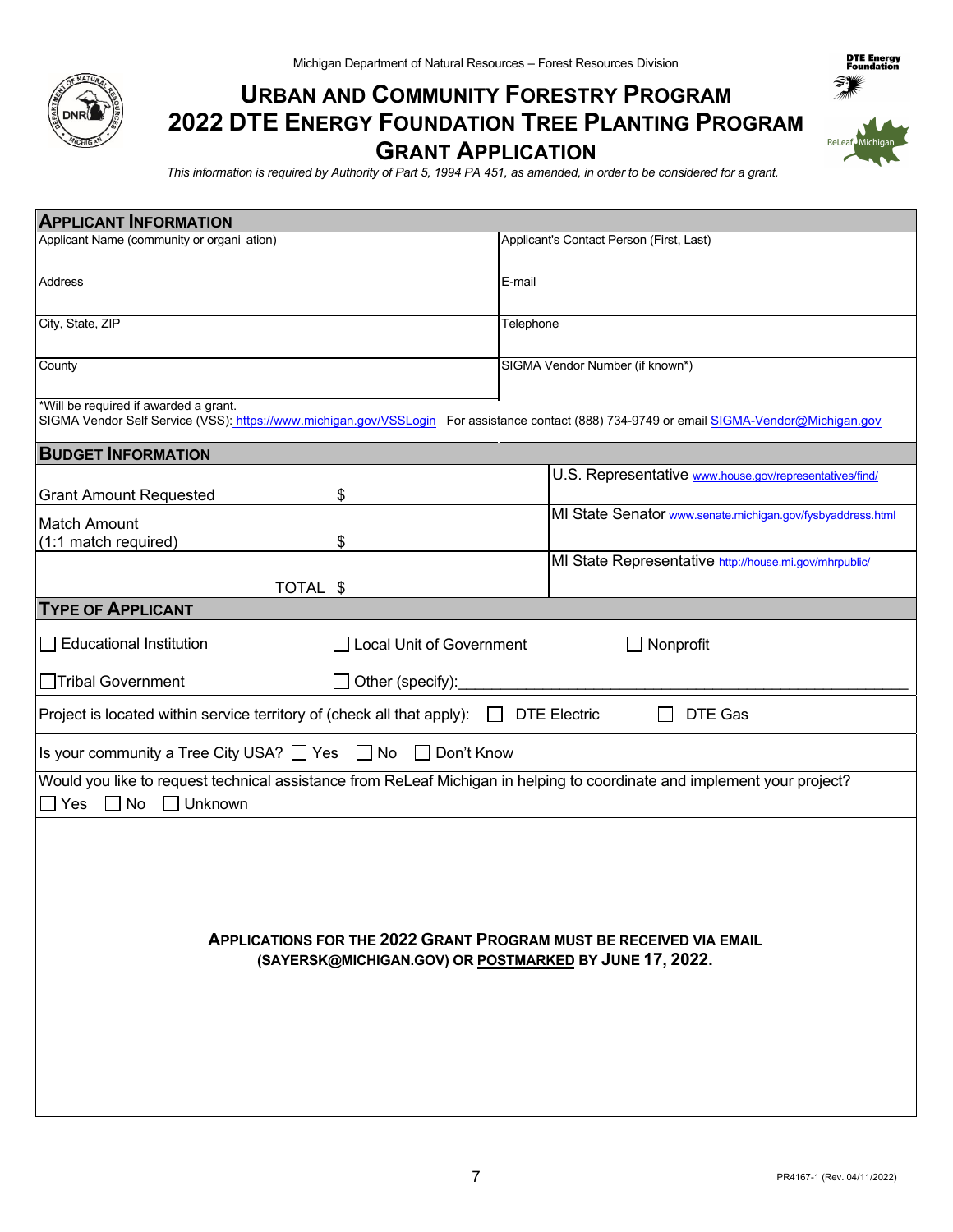| <b>PROJECT NARRATIVE</b>                                                                                                                                |
|---------------------------------------------------------------------------------------------------------------------------------------------------------|
| Answer the following questions as concisely as possible in the space provided OR attach a maximum of 2 separate pages                                   |
| A. Describe the purpose(s) of the project you are proposing (i.e. why are you undertaking this project, what is the need?)                              |
|                                                                                                                                                         |
|                                                                                                                                                         |
|                                                                                                                                                         |
|                                                                                                                                                         |
|                                                                                                                                                         |
|                                                                                                                                                         |
|                                                                                                                                                         |
|                                                                                                                                                         |
|                                                                                                                                                         |
|                                                                                                                                                         |
|                                                                                                                                                         |
|                                                                                                                                                         |
| B. Describe specific project goals, expected outcomes and impacts (i.e. what are the accomplishments, who will benefit etc)                             |
|                                                                                                                                                         |
|                                                                                                                                                         |
|                                                                                                                                                         |
|                                                                                                                                                         |
|                                                                                                                                                         |
|                                                                                                                                                         |
|                                                                                                                                                         |
|                                                                                                                                                         |
|                                                                                                                                                         |
|                                                                                                                                                         |
|                                                                                                                                                         |
| C. Describe the strategy/timeline for completing this planting. Explain any preplanning involved (i.e. preliminary designs,<br>quotes, estimates etc.). |
|                                                                                                                                                         |
|                                                                                                                                                         |
|                                                                                                                                                         |
|                                                                                                                                                         |
|                                                                                                                                                         |
|                                                                                                                                                         |
|                                                                                                                                                         |
|                                                                                                                                                         |
| D. List the names and responsibilities of individuals and organizations who will be involved with the project.                                          |
|                                                                                                                                                         |
|                                                                                                                                                         |
|                                                                                                                                                         |
|                                                                                                                                                         |
|                                                                                                                                                         |
|                                                                                                                                                         |
|                                                                                                                                                         |
|                                                                                                                                                         |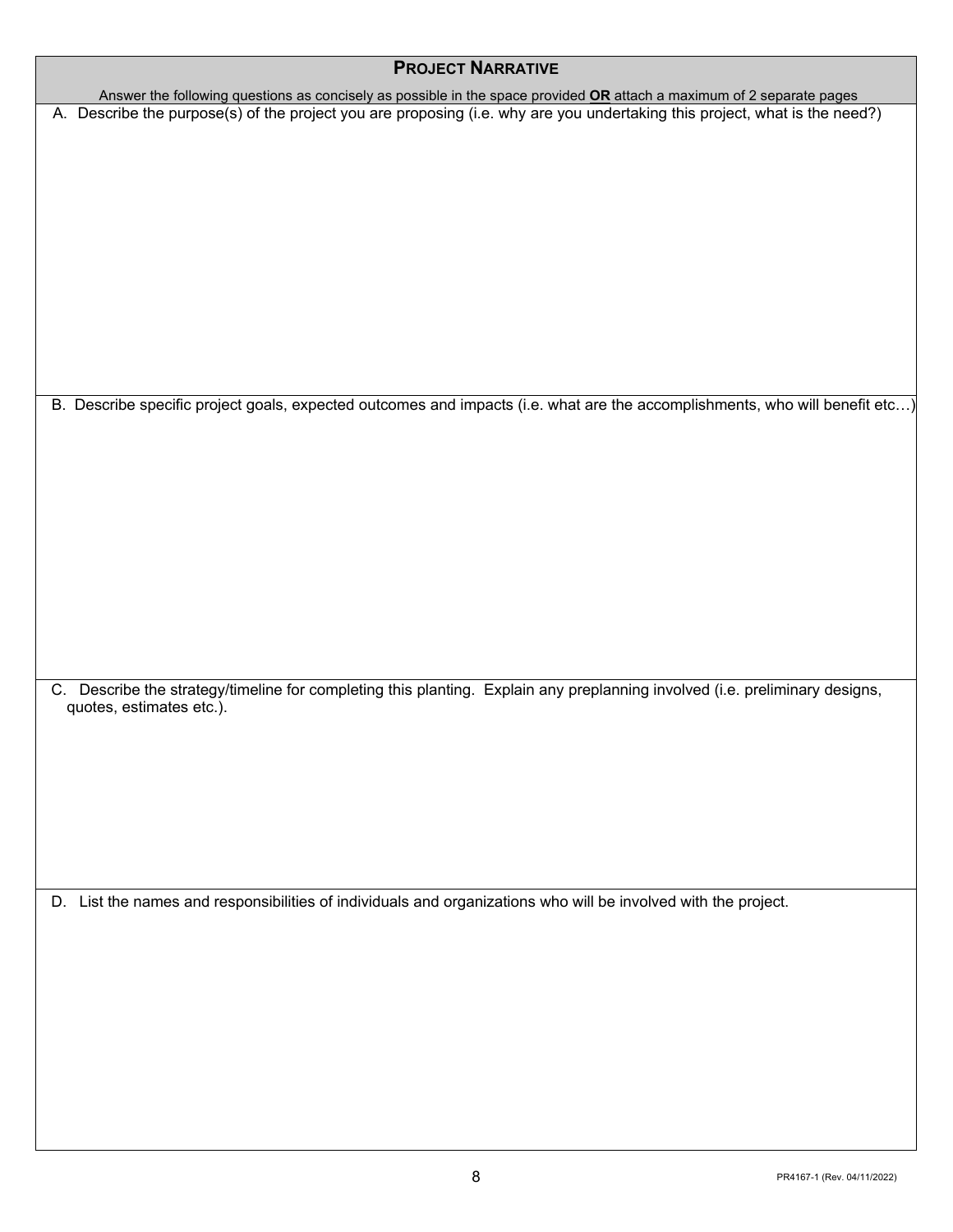| <b>TREE PLANTING INFORMATION</b>                                                                                                                                                                                                                                                                                                                                                                                   |  |
|--------------------------------------------------------------------------------------------------------------------------------------------------------------------------------------------------------------------------------------------------------------------------------------------------------------------------------------------------------------------------------------------------------------------|--|
| Total number of trees to be planted<br>Size (i.e. caliper inches)                                                                                                                                                                                                                                                                                                                                                  |  |
|                                                                                                                                                                                                                                                                                                                                                                                                                    |  |
| Nursery Stock Type (Check al that apply):                                                                                                                                                                                                                                                                                                                                                                          |  |
| Balled and Burlap □ Bare Root □ Seedings □ Container (indicate size below)                                                                                                                                                                                                                                                                                                                                         |  |
| <b>Container Size:</b>                                                                                                                                                                                                                                                                                                                                                                                             |  |
| Small – Medium (<10 gal) $\Box$ Large (>10 gal)                                                                                                                                                                                                                                                                                                                                                                    |  |
| Tree species to be planted (Applicants are strongly encouraged to use a diversity of tree species. See page 4 for more information):                                                                                                                                                                                                                                                                               |  |
| Location of Tree Planting Project (Check all that apply. A basic location/site map and planting diagram must be attached):<br>□ Public Right-of-Way □ Park/Nature Center □ Campus<br>Other (describe): Note and the set of the set of the set of the set of the set of the set of the set of the set of the set of the set of the set of the set of the set of the set of the set of the set of the set of the set |  |
| Are there any utilities present on the site of this planting project?<br>◯ Yes (Indicate below) ◯ No                                                                                                                                                                                                                                                                                                               |  |
| <b>Utilities Located:</b><br>Overhead □Underground                                                                                                                                                                                                                                                                                                                                                                 |  |
| If utilities are present, how will this planting avoid conflicts with existing utilities?<br>(e.g. Right tree/right place: http://www.arborday.org/trees/righttreeandplace/)                                                                                                                                                                                                                                       |  |
|                                                                                                                                                                                                                                                                                                                                                                                                                    |  |

#### **CALL MISS DIG AT (800) 482-7171 OR 811 THREE DAYS BEFORE BEGINNING ANY TREE PLANTING OR DIGGING PROJECT!**

#### **TREE MAINTENANCE PLAN (REQUIRED)**

 actions. **Attach a copy of the tree maintenance plan you intend to use for this tree planting project.** All planting projects must have a three (3) year maintenance plan in place. A maintenance plan should address watering, pruning, damage control/management, insect and disease monitoring and other routine and corrective

Indicate below who will be responsible for maintenance activities (i.e., municipal crews, contractors, residents)

\*The DNR's *Tree Maintenance Guidelines* (IC4108-1) may be used at a minimum if applicant does not have their own. Please visit: [https://www.michigan.gov/documents/TreeMaintenanceGuidelineIC4108-1\\_163798\\_7.pdf](https://www.michigan.gov/documents/TreeMaintenanceGuidelineIC4108-1_163798_7.pdf)

 $\_$  , and the set of the set of the set of the set of the set of the set of the set of the set of the set of the set of the set of the set of the set of the set of the set of the set of the set of the set of the set of th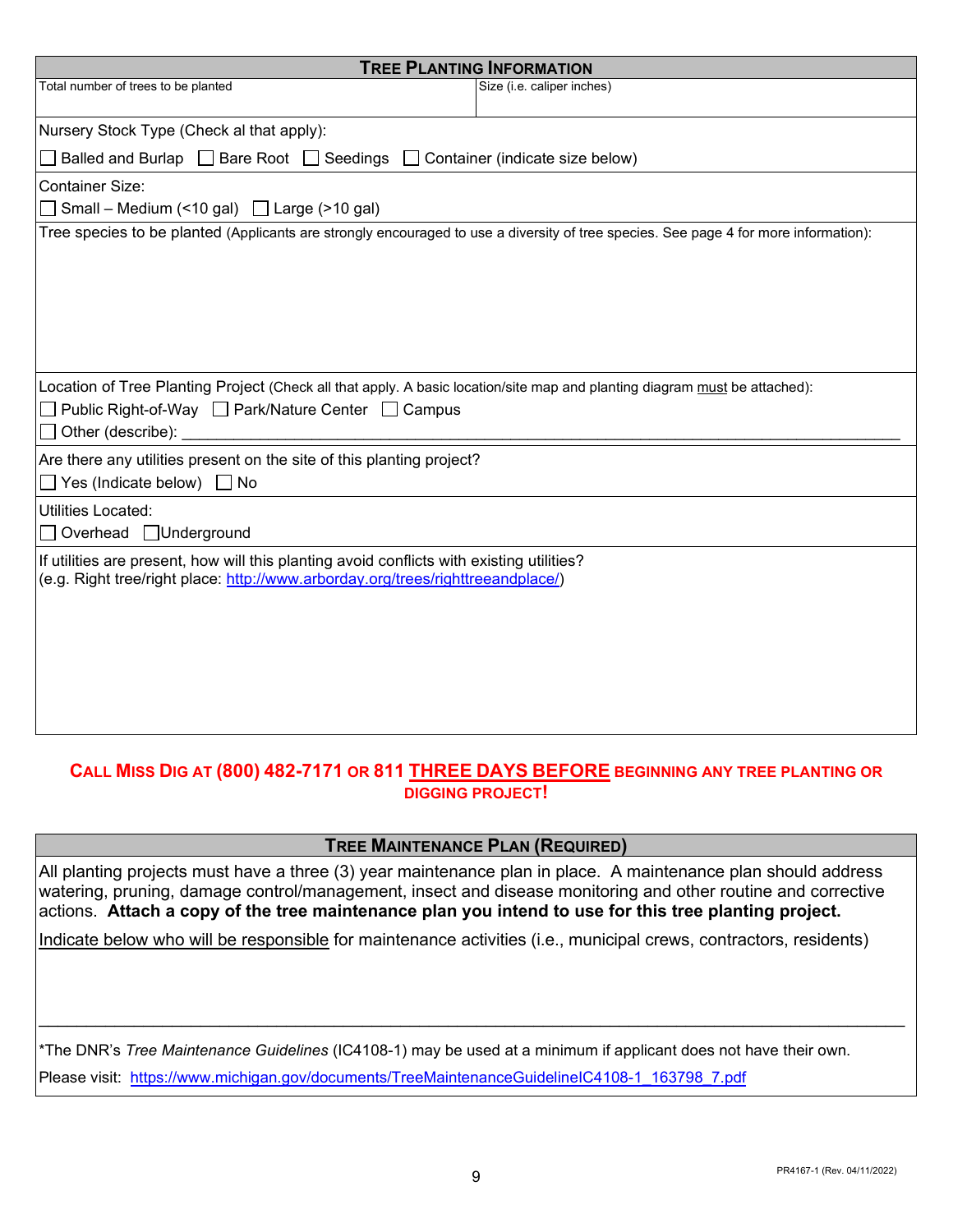#### **BUDGET INFORMATION**

A budget chart must be included (see sample budget on pg. 3). Budget detail must specify total project costs, grant amount requested and matching funds. Grant amount request can be no more than 50% of the total project costs. Budgets must identify matching funds (cash, value of in-kind contributions etc.). Matching funds may not be federal monies and must be directly related to proposed project.

In-kind contributions include in-house or volunteer labor costs, donated goods and services, etc. Volunteer labor/services should be valued as: **Adults** at \$26.00/hour, **Youths** up to age 16 at \$13.00/hour. Professional or technical services contributed by consultants, businesses or companies may be estimated at commercial/professional rates that are reasonable and customary but must be documented in writing.

Some acceptable sources of match may include:

- Labor (in-house, volunteer, contract)
- Program Administration
- Equipment (rented, in-house, purchased)
- Supplies (e.g. tools, mulch, topsoil, etc.)
- Facility Rental Fees
- **Travel**
- Shipping/Delivery
- Donations

 **EXAMPLE BUDGET CHART** *(attach separate budget sheet as needed)*

| <b>Project Title</b>                                 |                                                                                                                                         | <b>Total Project Cost</b><br>S                  |                                                                                                                                                                                                                                                        |      |
|------------------------------------------------------|-----------------------------------------------------------------------------------------------------------------------------------------|-------------------------------------------------|--------------------------------------------------------------------------------------------------------------------------------------------------------------------------------------------------------------------------------------------------------|------|
| <b>EXPENSES:</b>                                     | <b>REQUESTED GRANT FUNDS:</b>                                                                                                           | <b>MATCHING FUNDS:</b>                          | <b>BUDGET EXPLANATION</b>                                                                                                                                                                                                                              |      |
| Personnel/Fringe                                     | \$                                                                                                                                      | \$                                              |                                                                                                                                                                                                                                                        |      |
| Overhead                                             | \$                                                                                                                                      | \$                                              |                                                                                                                                                                                                                                                        |      |
| Volunteer                                            | \$                                                                                                                                      | \$                                              |                                                                                                                                                                                                                                                        |      |
| <b>Trees</b>                                         | \$                                                                                                                                      | \$                                              |                                                                                                                                                                                                                                                        |      |
| Travel                                               | \$                                                                                                                                      | \$                                              |                                                                                                                                                                                                                                                        |      |
| Equipment                                            | \$                                                                                                                                      | \$                                              |                                                                                                                                                                                                                                                        |      |
| <b>Supplies</b>                                      | \$                                                                                                                                      | \$                                              |                                                                                                                                                                                                                                                        |      |
| <b>Contractual Services</b>                          | \$                                                                                                                                      |                                                 |                                                                                                                                                                                                                                                        |      |
| Other                                                | \$                                                                                                                                      | \$                                              |                                                                                                                                                                                                                                                        |      |
| <b>TOTAL</b>                                         |                                                                                                                                         | \$                                              |                                                                                                                                                                                                                                                        |      |
| $\Box$ Yes                                           | Are you the landowner where project will occur?<br>$\Box$ No, If not, written permission must be obtained and provided before starting. |                                                 |                                                                                                                                                                                                                                                        |      |
| $\Box$ Yes $\Box$ No                                 | *Nonprofit organizations: Did you attach a copy of IRS determination letter indicating nonprofit status?                                |                                                 |                                                                                                                                                                                                                                                        |      |
| $\Box$ Yes<br>$\Box$ No                              |                                                                                                                                         |                                                 | Are you currently debarred/suspended from participation in Federal Assistance Programs? (See page. 2)                                                                                                                                                  |      |
|                                                      |                                                                                                                                         | <b>CERTIFICATION</b>                            |                                                                                                                                                                                                                                                        |      |
|                                                      | applicable federal and state laws and regulations.                                                                                      |                                                 | As designated representative of above-named Applicant, I hereby agree to implement this project according to the application<br>and to abide by the provisions of the DTE Energy Foundation Tree Planting Grant Program, including compliance with all |      |
| Applicant's Designated Representative (please print) |                                                                                                                                         | Applicant's Designated Representative Signature |                                                                                                                                                                                                                                                        | Date |
|                                                      |                                                                                                                                         |                                                 | <b>APPLICATIONS MUST BE RECEIVED VIA EMAIL (SAYERSK@MICHIGAN.GOV) OR POSTMARKED BY JUNE 17, 2022.</b>                                                                                                                                                  |      |

Please return completed application (original plus one copy) to:

**DTE Energy Foundation Tree Grant Program Michigan Department of Natural Resources Urban and Community Forestry Program PO Box 30452 Lansing, MI 48909-7952** PR4167-1 (Rev. 04/11/2022)